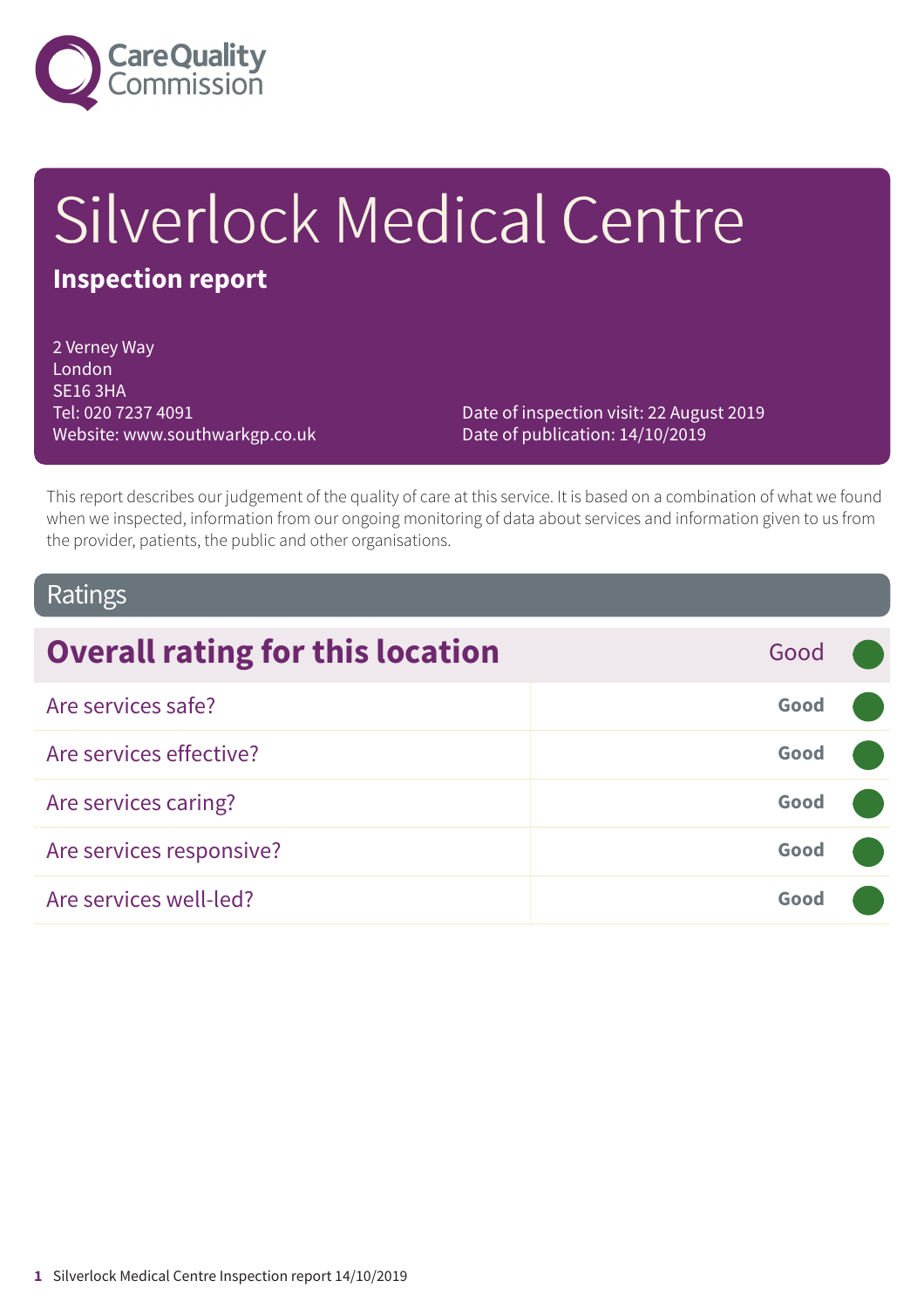# Overall summary

AT Medics is a provider registered with CQC Silverlock Medical Centre is a location registered with that provider.

We carried out an inspection of the location on 22 August 2019 as part of our scheduled inspection programme.

We based our judgement of the quality of care at this service on a combination of:

- what we found when we inspected
- information from our ongoing monitoring of data about services and
- information from the provider, patients, the public and other organisations.

#### **We have rated this practice as Good overall and good for all population groups except families children and young people which is rated as requires improvement.**

We rated the practice as **good** for providing safe services because:

- The systems in place for managing patients prescribed medicines, including high risk medicines, ensured adherence to guidance and that patients remained safe.
- The practice had safeguarding systems in place
- There were systems in place to report significant events and we saw evidence of discussion of events in practice meetings
- Appropriate recruitment checks had been completed for staff employed at the service.
- Risks associated with the premises were well managed.
- The provider had adequate arrangements in place to respond to emergencies including patients who presented with symptoms of sepsis.

We rated the practice as **good** for providing effective services because:

- There was evidence of quality improvement activity.
- Staff were receiving regular appraisals.
- Effective joint working was in place.
- Patients were receiving regular reviews and the treatment provided was in line with current guidelines this was reflected in high levels of achievement against most local and national targets; although performance against targets for childhood immunisations were below the World Health Organisation Targets and performance for cervical screening was below the Public Health England target. The practice had undertaken a number of actions in an effort to improvement uptake.

We rated the practice as **good** for providing caring services because:

• Staff dealt with patients with kindness and respect and involved them in decisions about their care.

We rated the practice as **good** for responsive services because:

- Complaints were managed in a timely fashion and detailed responses were provided.
- Feedback from both the national GP patient survey and comment cards received by CQC was mixed regarding access to care and treatment at the practice. The practice had taken steps to improve access in response to feedback from patients.

We rated the practice as **good** for providing well-led services because:

- There were effective governance arrangements.
- The provider had adequate systems in place to assess, monitor and address risk.
- The provider did not have an active patient participation group but held engagement events and an open surgery for patients to feed back to the practice manager once a week.
- There was evidence of continuous improvement or innovation.
- Staff provided positive feedback about working at the practice which indicated that there was a good working culture.

The areas where the provider **should** make improvements are:

- Continue with work to improve on national screening and immunisation targets.
- Continue with work to improve patient satisfaction with access and patient engagement.

#### **Dr Rosie Benneyworth** BM BS BMedSci MRCGP

Chief Inspector of Primary Medical Services and Integrated Care

#### **Please refer to the detailed report and the evidence tables for further information.**